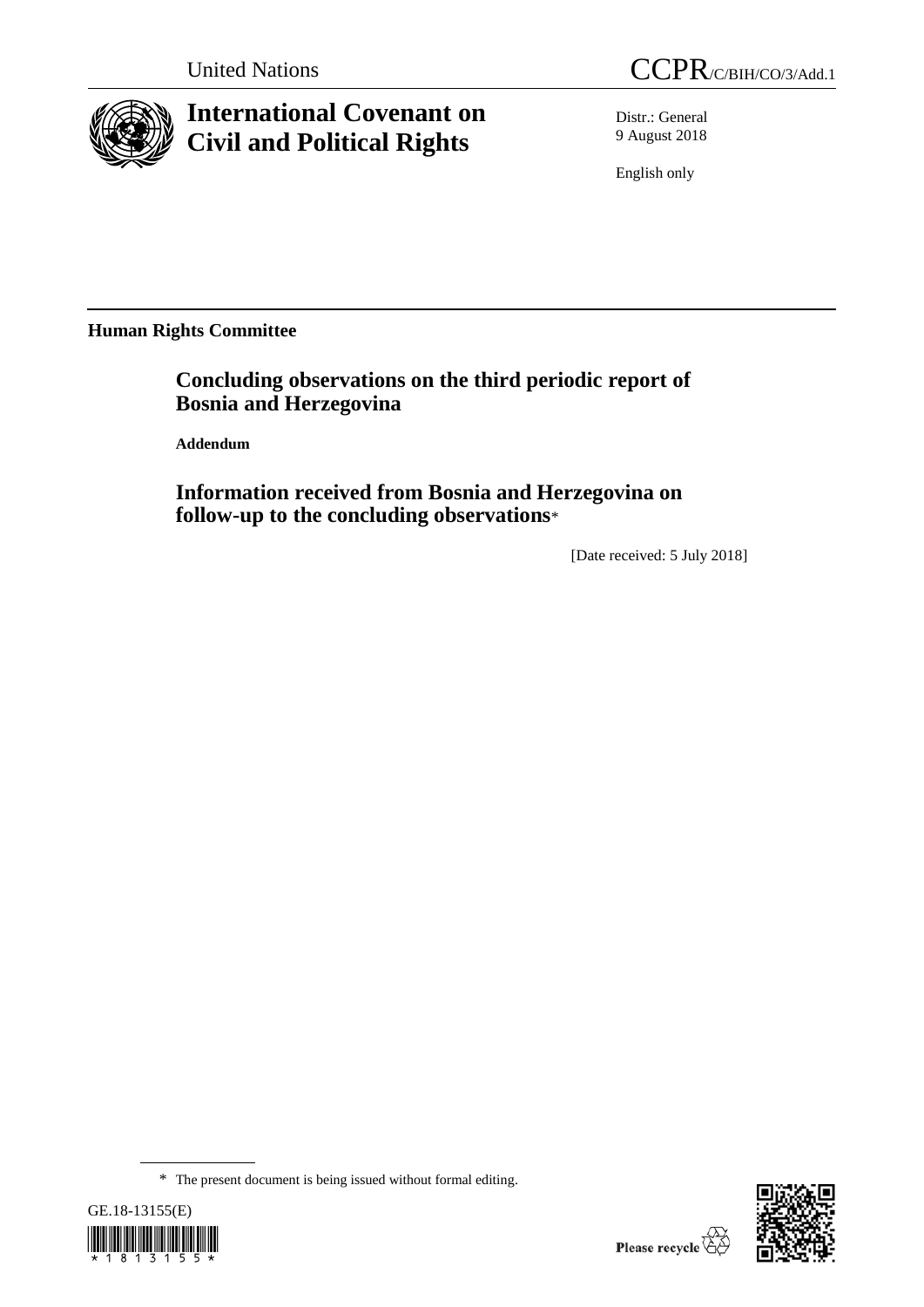1. A reply in connection to Recommendation 14, which relates to the issue of the implementation of the Covenant on Civil and Political Rights in Bosnia and Herzegovina, and the prosecution of crimes against humanity and values protected by international law, as well as providing support to victims and witnesses.

2. A proposal for the Revised National War Crimes Prosecution Strategy was submitted to the Council of Ministers of Bosnia and Herzegovina on 16 May 2018 for consideration and adoption.

3. Since all the goals set by the National War Crimes Prosecution Strategy have not been achieved within the deadlines, and given the number of war crimes cases in the BiH Prosecutor's Offices, the need for amendments to the Strategy (Revised) has arisen. In accordance with the above, on 12 April 2017 the Council of Ministers established a Working Group for drafting amendments to the National War Crimes Prosecution Strategy.

4. Given the identified problems in the implementation of the National Strategy, it is envisaged that amendments to the Strategy (Revised) would provide for adequate mechanisms that would improve war crimes cases prosecution in the courts and prosecutor's offices in BiH through the appropriate distribution of war crimes cases between the judiciary at the level of BiH and the Entities and the Brčko District of BiH and, above all, would ensure more efficient processing of the most complex and most important war crimes cases within the set deadlines.

5. Given the clear commitment of BiH that the most complex war crimes cases are prosecuted before the Court and the Prosecutor's Office of BiH, and that cases that are considered less complex are prosecuted before cantonal/district courts and prosecutor's offices of the Entities and the Basic Court of the Brčko District of BiH, i.e. the Prosecutor's Office of the Brčko District of BiH, one of the most important issues regarding the efficient prosecution of war crimes cases is the issue of case management or assignment of cases on the basis of objective and harmonized complexity criteria on the basis of which categorization of the complexity of war crime cases is carried out, i.e. transfer of cases to the Entity judiciary and judiciary of the Brčko District of BiH. In that sense, the amendments to the Strategy (Revised) contain amended criteria that will ensure the transfer of a large number of less complex cases to the judiciary of the Entities and the Brčko District of BiH. In the mentioned manner, the Court at the level of BiH, which is adequately staffed, will be relieved of less complex cases and can be dedicated to the processing of the most complex cases.

6. Further, it was necessary that the amendments to the Strategy (Revised) addressing all identified problems and proposed solutions include measures to improve the protection and support to witnesses and ensure them during and after the trial, which contributes to the conduct of war crimes proceedings in accordance with interests of justice and equity.

7. Furthermore, taking into account the difficulties encountered in claiming damages in both criminal and civil proceedings, one of the measures envisaged by the amendments to the Strategy (Revised) is improvement of the normative framework for awarding damages in civil proceedings when the applicants are under protection measures at the level of BiH, Entities and the Brčko District of BiH.

8. In war crimes proceedings, the Court of BiH, the Entity courts and the Curt of the Brčko District of BiH order for the protection measures of witnesses in accordance with the Law on Witness Protection under Threat and Vulnerable Witnesses, which are implemented during the criminal proceedings. In the context of ensuring equal standards for the protection of witnesses under threat and vulnerable witnesses in proceedings before all judicial institutions in BiH, amendments to the Strategy (Revised) have recognized a need for an analysis of relevant legal provisions with the aim of passing amendments to the Law that will ensure the establishment of a uniform protection mechanism and support to witnesses during the trial and after testimony or trial.

9. In addition to the Witness Support Department of the Court of BiH, currently a majority of cantonal and district courts in BiH, as well as the Basic Court of the Brčko District of BiH, have established departments to support witnesses and employed psychologists/assistants to provide support. The rooms and facilities were adapted for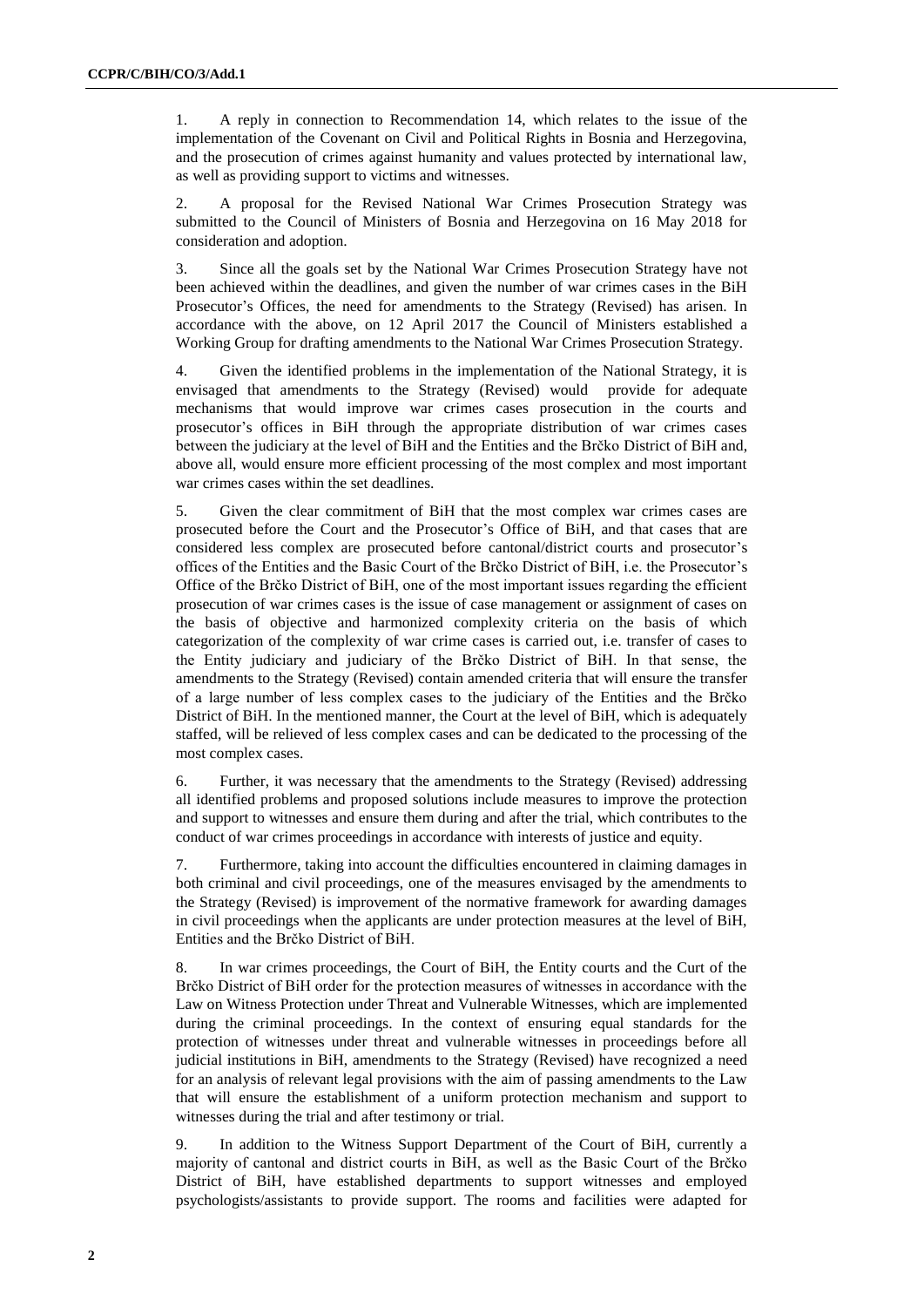witnesses mainly with the support by UNDP, which at the same time provided funds for long-term support staff for most institutions. Further, through the EU assistance program IPA 2012/2013, funds have been provided for the salaries of professionals to support witnesses in certain judicial institutions.

10. Therefore, in order to ensure that this extremely important segment of the processing of war crimes cases in courts and prosecutors' offices is adequately conducted, in accordance with the Strategy (Revised) it will be necessary to conduct an analysis of the situation regarding the support departments and staffing and to make need assessment for those institutions in which these professionals are not employed.

11. Further, in order to review the work of the departments and the statistics of cases and witnesses that have been supported, amendments to the Strategy (Revised) introduce a new measure regarding the submission of reports on the work of these departments.

12. The previous experience in providing support to witnesses and victims has shown that there is a need for a particular type of psychological support to the group to be provided during the investigation phase and at the trial stage, as well as to ensure coordination between these departments in courts and prosecutors' offices. Thus, the amendments to the Strategy (Revised) envisage a measure that seeks to further enhance cooperation between the witness support departments in the courts and prosecutor's offices in BiH in war crimes cases, in such a way that the Witness Support Departments of the Court of BiH and the Prosecutor's Office of BiH provide all the necessary support to the departments of Entity judicial institutions and the judicial institutions of the Brčko District of BiH.

13. Laws that provide for the right to legal aid were passed in Brcko District, the Republika Srpska and eight cantons of the Federation of Bosnia and Herzegovina.

14. The Law on Provision of Legal Aid ("Official Gazette of BiH" No. 83/16) was passed at the level of Bosnia and Herzegovina. This Law prescribes the forms of legal aid, entities to provide it and beneficiaries of legal aid, conditions and manner for granting it, funding and control of the provision of legal aid by the bodies and institutions of Bosnia and Herzegovina, as well as supervision over the implementation of this Law.

15. In accordance with this Law, the Competent Authority for Providing Legal Aid in Bodies and Institutions of Bosnia and Herzegovina is the Legal Aid Office of Bosnia and Herzegovina (hereinafter: the Office). In accordance with this Law, the Office is an internal organizational unit within the Ministry of Justice of Bosnia and Herzegovina. Civil servants of the Office are authorized to provide every form of legal aid except for representation in criminal proceedings before the Court and cross-border disputes.

16. However, the civil servants of the Office are authorized to represent in criminal proceedings a person injured (victim) through a criminal offense with a view to getting damages awarded (civil servants have already acted in several cases).

17. The Missing Persons Institute of Bosnia and Herzegovina, as an institution of a State party to the Covenant on Civil and Political Rights, is in daily contact with members of families of missing persons, as victims of criminal offenses against humanity and values protected by international law, through the Institute's Advisory Board, which consists of representatives of the Association of Families of Missing Persons.

18. The Institute takes care of and keeps the remains of missing persons until the moment they are handed over to the family, covers the costs of transport and burial of the remains, and keeps records of missing persons and issues certificates of the status of missing person in order to for family members of missing persons to exercise status-based entitlements. Further, employees in the regional and field offices of the Institute give all assistance required by family members with whom they cooperate on a daily basis in accordance with the mandate of the Institute.

19. Paragraph 20 – The attitude of the authorities in Bosnia and Herzegovina towards the issues of missing persons is not the same as in the countries in the region, although 7,146 missing persons are still searched for in Bosnia and Herzegovina. This attitude is best manifested in the fact that the authorities in Bosnia and Herzegovina have not fully